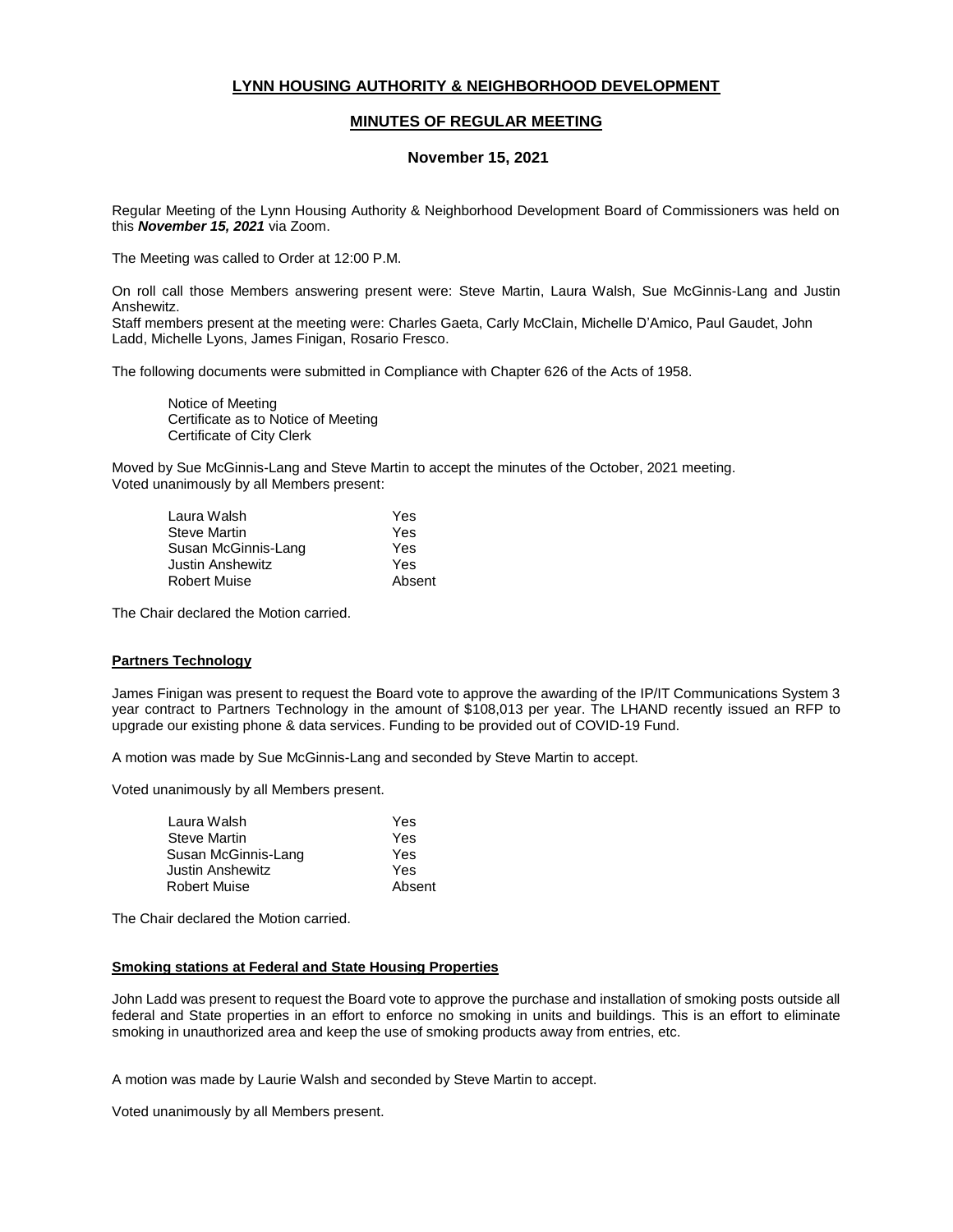| Laura Walsh         | Yes    |
|---------------------|--------|
| <b>Steve Martin</b> | Yes    |
| Susan McGinnis-Lang | Yes    |
| Justin Anshewitz    | Yes    |
| <b>Robert Muise</b> | Absent |

The Chair declared the Motion carried.

### **LHAND MOU Signing**

Sara Johnson was present to request the Board the signing of MOU between the LHAND, Lynn COC and Bridgewell, Lynn Shelter Association & Amirah, Inc.

A motion was made by Sue McGinnis-Lang and seconded by Steve Martin to accept.

Voted unanimously by all Members present.

| Yes    |
|--------|
| Yes    |
| Yes    |
| Yes    |
| Absent |
|        |

The Chair declared the Motion carried.

#### **MRVP Appeal Decision and legal update**

Carly McClain was present to update the Board the Tenant appealing the MRVP Decision, which will need to be heard at the December Board Meeting and to update the Board on all Legal Department activity.

### **667 Admissions Handbook update**

Michelle Lyons was present to request the Board vote to approve the update to 667 admissions handbook to reflect Sex Offender information to be identical to DHCD admissions.

A motion was made by Sue McGinnis-Lang and seconded by Steve Martin to accept.

Voted unanimously by all Members present.

| Laura Walsh         | Yes    |
|---------------------|--------|
| <b>Steve Martin</b> | Yes    |
| Susan McGinnis-Lang | Yes    |
| Justin Anshewitz    | Yes    |
| <b>Robert Muise</b> | Absent |
|                     |        |

The Chair declared the Motion carried.

#### **Executive Director's Monthly Report of Activities**

The Board discussed the contents of the Executive Director's Monthly Report of Activities. A motion was made by Steve Martin and seconded by Sue McGinnis-Lang to accept the report as presented.

On roll call the vote was as follows:

| Yes    |
|--------|
| Yes    |
| Yes    |
| Yes    |
| Absent |
|        |